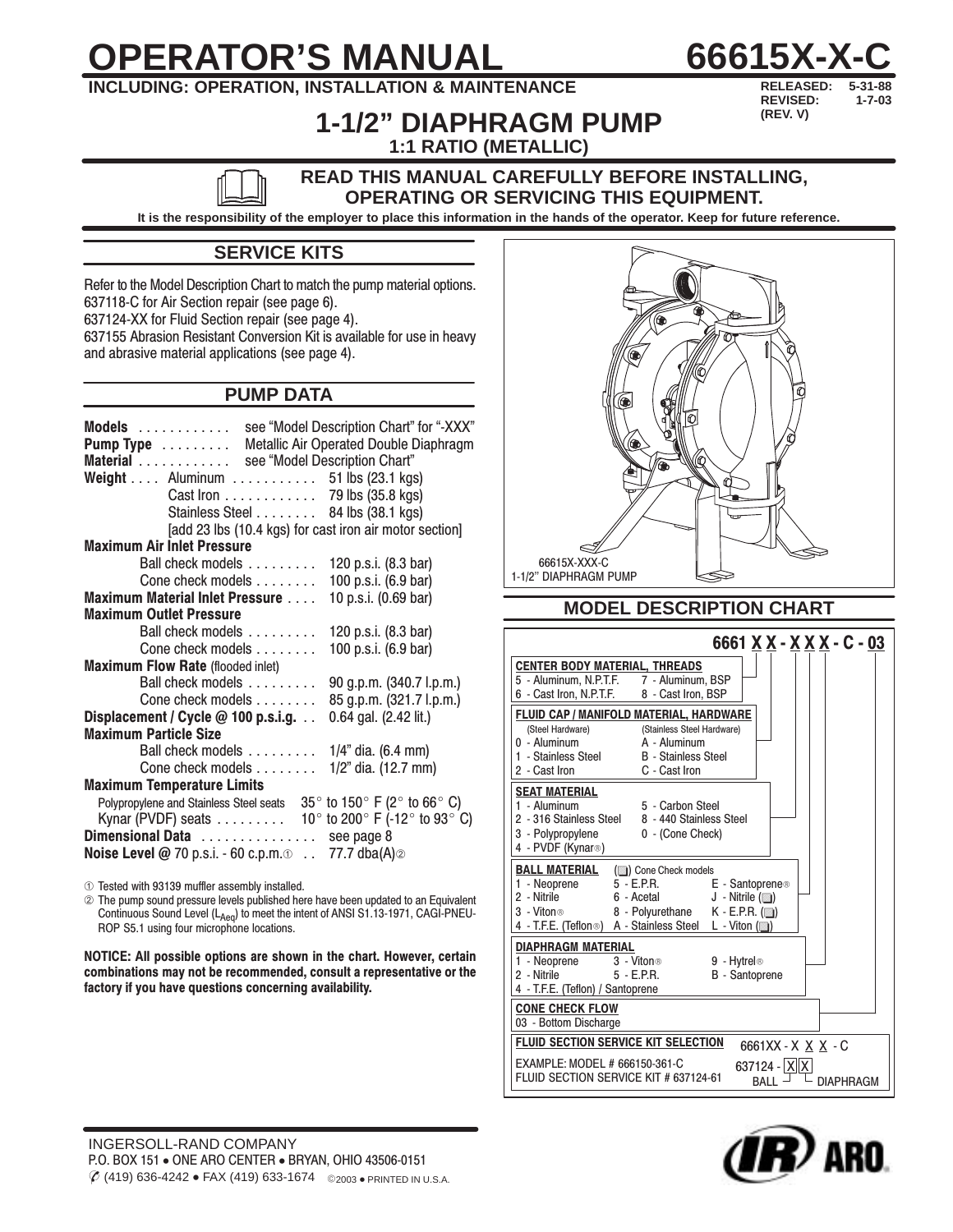## **OPERATING AND SAFETY PRECAUTIONS**

#### READ. UNDERSTAND AND FOLLOW THIS INFORMATION TO AVOID INJURY AND PROPERTY DAMAGE.







**A WARNING EXCESSIVE AIR PRESSURE. Can cause person**al injury, pump damage or property damage.

- Do not exceed the maximum inlet air pressure as stated on the pump model plate.
- Be sure material hoses and other components are able to withstand fluid pressures developed by this pump. Check all hoses for damage or wear. Be certain dispensing device is clean and in proper working condition.

**A WARNING** STATIC SPARK. Can cause explosion resulting in severe injury or death. Ground pump and pumping system.

- Sparks can junite flammable material and vapors.
- The pumping system and object being sprayed must be grounded when it is pumping, flushing, recirculating or spraying flammable materials such as paints, solvents, lacquers, etc. or used in a location where surrounding atmosphere is conducive to spontaneous combustion. Ground the dispensing valve or device, containers, hoses and any object to which material is being pumped.
- Use the pump grounding screw terminal provided. Use Aro Part No. 66885-1 Ground Kit or connect a suitable ground wire (12 ga. minimum) to a good earth ground source.
- Secure pump, connections and all contact points to avoid vibration and generation of contact or static spark.
- Consult local building codes and electrical codes for specific aroundina requirements.
- After grounding, periodically verify continuity of electrical path to ground. Test with an ohmmeter from each component (e.g., hoses, pump, clamps, container, spray gun, etc.) to ground to insure continuity. Ohmmeter should show 100 ohms or less.
- Submerse the outlet hose end, dispensing valve or device in the material being dispensed if possible. (Avoid free streaming of material being dispensed.)
- Use hoses incorporating a static wire.
- Use proper ventilation.
- Keep inflammables away from heat, open flames and sparks.
- Keep containers closed when not in use.
- **A WARNING** Pump exhaust may contain contaminants. Can cause severe injury. Pipe exhaust away from work area and personnel.
- In the event of a diaphragm rupture, material can be forced out of the air exhaust muffler.
- Pipe the exhaust to a safe remote location when pumping hazardous or inflammable materials.
- Use a grounded 3/4" minimum i.d. hose between the pump and the muffler.
- │△ WARNING HAZARDOUS PRESSURE. Can result in serious injury or property damage. Do not service or clean pump, hoses or dispensing valve while the system is pressurized.
- Disconnect air supply line and relieve pressure from the system by opening dispensing valve or device and / or carefully and slowly loosening and removing outlet hose or piping from pump.
- **A WARNING** HAZARDOUS MATERIALS. Can cause serious injury or property damage. Do not attempt to return a pump to the factory or service center that contains hazardous material. Safe handling practices must comply with local and national laws and safety code requirements.
- Obtain Material Safety Data Sheets on all materials from the supplier for proper handling instructions.
- **A WARNING EXPLOSION HAZARD. Models containing alumi**num wetted parts cannot be used with III.-Trichloroethane, Methylene Chloride or other Halogenated Hydrocarbon solvents which may react and explode.
- $\bullet$ Check pump motor section, fluid caps, manifolds and all wetted parts to assure compatibility before using with solvents of this type.
- **ACAUTION** Verify the chemical compatibility of the pump wetted parts and the substance being pumped, flushed or recirculated. Chemical compatibility may change with temperature and concentration of the chemical(s) within the substances being pumped, flushed or circulated. For specific fluid compatibility, consult the chemical manufacturer.
- **EXAUTION** | Maximum temperatures are based on mechanical stress only. Certain chemicals will significantly reduce maximum safe operating temperature. Consult the chemical manufacturer for chemical compatibility and temperature limits. Refer to PUMP DATA on page 1 of this manual.
- $\Delta$  CAUTION | Be certain all operators of this equipment have been trained for safe working practices, understand it's limitations and wear safety goggles / equipment when required.
- $\Delta$  CAUTION Do not use the pump for the structural support of the piping system. Be certain the system components are properly supported to prevent stress on the pump parts.
- $\bullet$ Suction and discharge connections should be flexible connections (such as hose), not rigid piped, and should be compatible with the substance being pumped.
- $\Delta$  CAUTION | Prevent unnecessary damage to the pump. Do not allow pump to operate when out of material for long periods of time.
- Disconnect air line from pump when system sits idle for long  $\bullet$ periods of time.
- **CAUTION** Use only genuine ARO replacement parts to assure compatible pressure rating and longest service life.
- NOTICE Replacement warning labels are available upon request: "Static Spark" (93616-1) & "Diaphragm Rupture"  $(93122-1).$

|               | <b>A WARNING</b> = Hazards or unsafe practices which could<br>result in severe personal injury, death or<br>substantial property damage. |
|---------------|------------------------------------------------------------------------------------------------------------------------------------------|
|               | <b>LO CAUTION</b> = Hazards or unsafe practices which could<br>result in minor personal injury, product or<br>property damage.           |
| <b>NOTICE</b> | = Important installation, operation or<br>maintenance information.                                                                       |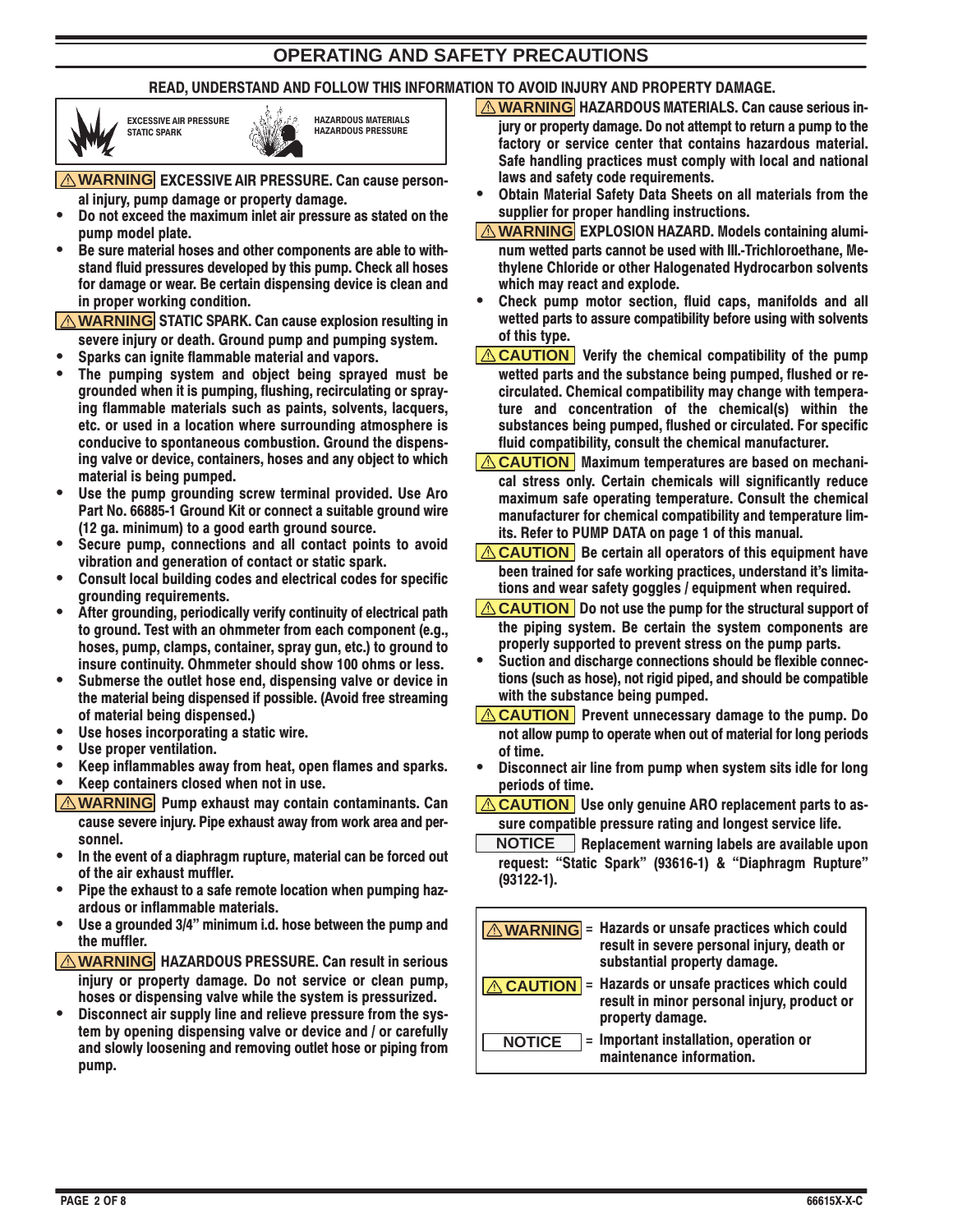## **GENERAL DESCRIPTION**

The ARO Diaphragm Pump offers high volume delivery even at low air pressure and a broad range of material compatibility options available. Refer to the model and option chart. ARO pumps feature stall resistant design, modular air motor / fluid sections.

Air operated double diaphragm pumps utilize a pressure differential in the air chambers to alternately create suction and positive fluid pressure in the fluid chambers, valve checks insure a positive flow of fluid.

Pump cycling will begin as air pressure is applied and it will continue to pump and keep up with the demand. It will build and maintain line pressure and will stop cycling once maximum line pressure is reached (dispensing device closed) and will resume pumping as needed.

## **AIR AND LUBE REQUIREMENTS**

#### **A WARNING EXCESSIVE AIR PRESSURE. Can cause pump** damage, personal injury or property damage.

- A filter capable of filtering out particles larger than 50 microns should be used on the air supply. There is no lubrication required other than the "O" ring lubricant which is applied during assembly or repair.
- If lubricated air is present, make sure that is compatible with the Nitrile "O" rings in the air motor section of the pump.

## **OPERATING INSTRUCTIONS**

- Always flush the pump with a solvent compatible with the material being pumped if the material being pumped is subject to "setting up" when not in use for a period of time.
- Disconnect the air supply from the pump if it is to be inactive for a few hours
- The outlet material volume is governed not only by the air supply, but also by the material supply available at the inlet. The material supply tubing should not be too small or restrictive. Be sure not to use hose which might collapse.
- When the diaphragm pump is used in a forced-feed (flooded inlet) situation, it is recommended that a "Check Valve" be installed at the air inlet
- Secure the diaphragm pump legs to a suitable surface to insure against damage by vibration.

## **MAINTENANCE**

Refer to the part views and descriptions as provided on pages 4 through 7 for parts identification and service kit information.

- Certain ARO "Smart Parts" are indicated which should be available for fast repair and reduction of down time.
- Service kits are divided to service two separate diaphragm pump functions: 1. AIR SECTION, 2. FLUID SECTION. The FLUID SEC-TION is divided further to match typical part MATERIAL OPTIONS.
- Provide a clean work surface to protect sensitive internal moving parts from contamination from dirt and foreign matter during service disassembly and reassembly.
- Keep good records of service activity and include pump in preventive maintenance program.
- Before disassembling, empty captured material in the outlet manifold by turning the pump upside down to drain material from the pump.

#### **FLUID SECTION DISASSEMBLY**

- 1. Remove top manifold(s).
- Remove (22) balls, (19) "O" rings and (21) seats.  $2.$
- Remove (15) fluid caps.  $\mathbf{R}$

NOTE: Only Teflon diaphragm models use a primary diaphragm (7) and a backup diaphragm (8). Refer to the auxiliary view in the Fluid Section illustration.

- 4. Remove the  $(6)$  nut,  $(7)$  or  $(7/8)$  diaphragms and  $(5)$  washers.
- 5. Remove (3) "O" rings.

NOTE: Do not scratch or mar the surface of (1) diaphragm rod.

#### **FLUID SECTION REASSEMBLY**

- Reassemble in reverse order.
- Clean and inspect all parts. Replace worn or damaged parts with new parts as required.
- Lubricate (1) diaphragm rod and (2) "O" ring with Key-Lube 6 "O" ring lube.
- Use ARO PN / 98931-T Bullet (installation tool) to aid in installation of (2) "O" ring on (1) diaphragm rod.
- Be certain (7) or (7 / 8) diaphragm(s) align properly with (15) fluid caps before making final torque adjustments on bolt and nuts to avoid twisting the diaphragm.
- $\bullet$ For models with Teflon diaphragms: Item (8) Santoprene diaphragm is installed with the side marked "AIR SIDE" towards the pump center body. Install the Teflon diaphragm with the side marked "FLUID SIDE" towards the fluid cap.
- Re-check torque settings after pump has been re-started and run a while.

• Viton®, Teflon® and Hytrel® are trademarks of the DuPont Company • Kynar® is a trademark of Penwalt Corp<br>• Santoprene® is a registered trademark of Monsanto Company, licensed to Advanced Elastomer Systems, L.P. • Key-Lub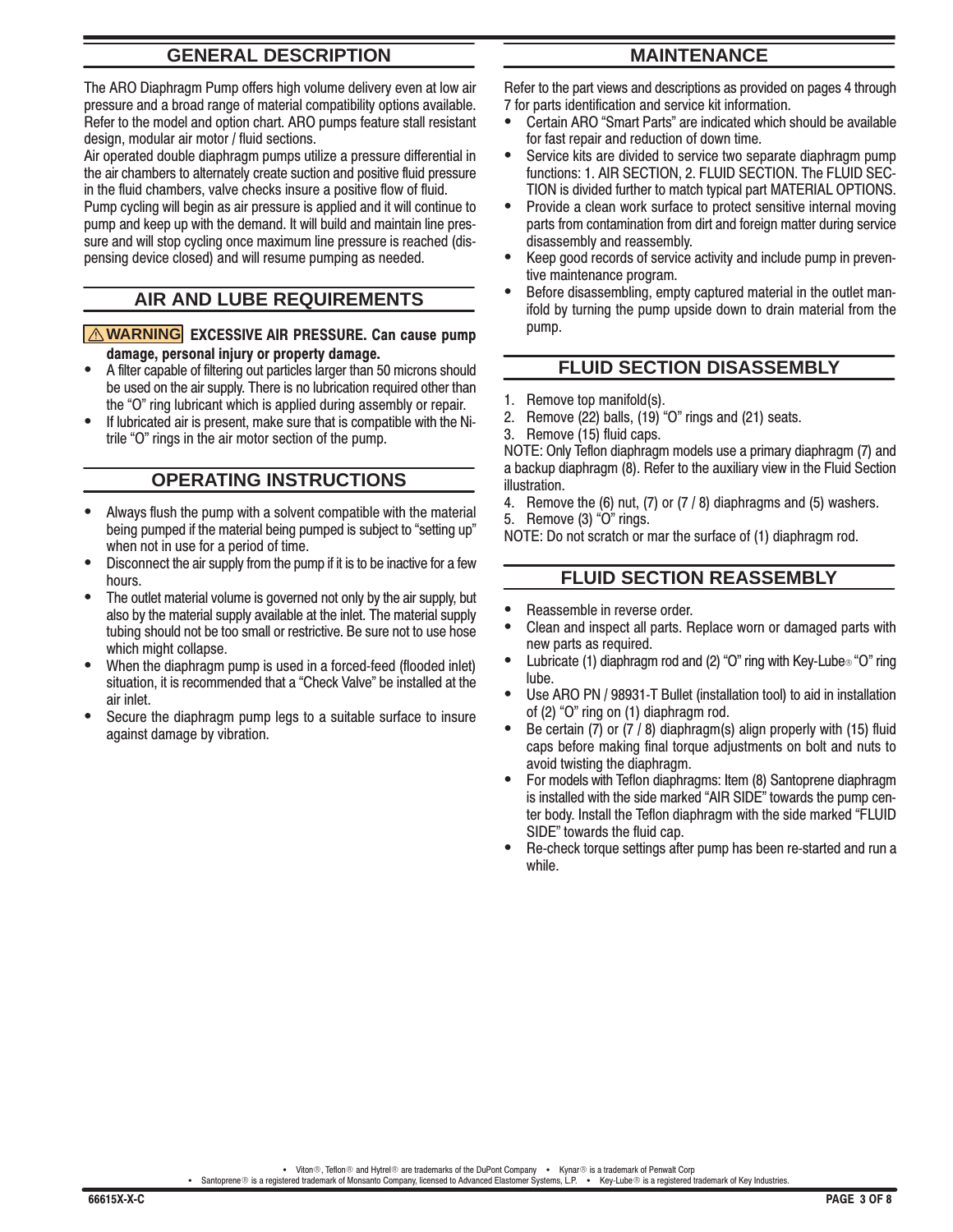## PARTS LIST / 66615X-X-C FLUID SECTION

#### **FLUID SECTION SERVICE KITS**

KITS INCLUDE: BALLS / CONE CHECKS (See Ball / Cone Check Option, refer to -XX in chart below), DIAPHRAGMS (See Diaphragm Option, refer<br>to -XX in chart below), 93706-1 Key-Lube grease packet, plus items: 2, 3, 9 and 19.  $\star$ 

|             | <b>SEAT OPTIONS</b>                                                      |     |        |         |                                    | <b>BALL OPTIONS</b>      |     |                                            |  |             |             |          |                                        |              |        | <b>CONE CHECK OPTIONS</b> |         |                               |                                                  |                                 |  |
|-------------|--------------------------------------------------------------------------|-----|--------|---------|------------------------------------|--------------------------|-----|--------------------------------------------|--|-------------|-------------|----------|----------------------------------------|--------------|--------|---------------------------|---------|-------------------------------|--------------------------------------------------|---------------------------------|--|
|             | "21"                                                                     |     |        |         |                                    |                          |     | $\star$ "22" (1-3/4" dia.)                 |  |             |             |          |                                        |              |        |                           |         | $\star$ "41"                  |                                                  |                                 |  |
| <b>XXX-</b> | <b>Seat</b>                                                              | Qty | [[Mtl] |         | XXX-                               | <b>Ball</b>              | Qty | [[Mtl]                                     |  | <b>XXX-</b> | <b>Ball</b> |          | Qty                                    | [[Mtl]       |        | -0XX                      |         | <b>Cone Check</b>             | Qty                                              | [[Mtl]                          |  |
| $-1XX$      | 92760                                                                    | (4) | [A]    |         | $-X1X$                             | 92757-1                  | (4) | [N]                                        |  | -X8X        |             | 92757-8  | (4)                                    | [U]          |        | $-0JX$                    | 95685-2 |                               | (4)                                              | [B]                             |  |
| $-2XX$      | 92776                                                                    | (4) | [SS]   |         | $-X2X$                             | 92757-2                  | (4) | [B]                                        |  | -XAX        | 94804       |          | (4)                                    | [SS]         |        | $-0$ KX                   | 95685-5 |                               | (4)                                              | [E]                             |  |
| $-3XX$      | 92924                                                                    | (4) | [P]    |         | $-X3X$                             | 92757-3                  | (4) | [V]                                        |  | $-XEX$      |             | 92757-A  | (4)                                    | [SP]         |        | $-0LX$                    | 95685-3 |                               | (4)                                              | [V]                             |  |
| $-4XX$      | 94514                                                                    | (4) | [K]    |         | $-X4X$                             | 92757-4                  | (4) | [T]                                        |  |             |             |          |                                        |              |        |                           |         |                               |                                                  |                                 |  |
| $-5XX$      | 95676                                                                    | (4) | [C]    |         | $-X5X$                             | 92757-5                  | (4) | [E]                                        |  |             |             |          |                                        |              |        |                           |         |                               |                                                  |                                 |  |
| $-8XX$      | 93266                                                                    | (4) | [SH]   |         | $-X6X$                             | 92757-6                  | (4) | [D]                                        |  |             |             |          |                                        |              |        |                           |         |                               |                                                  |                                 |  |
|             |                                                                          |     |        |         |                                    | <b>DIAPHRAGM OPTIONS</b> |     |                                            |  |             |             |          |                                        |              |        |                           |         |                               |                                                  | <b>MATERIAL CODE</b>            |  |
| -XXX        | $\star$ SERVICE KIT<br>$-\underline{XX} = (Ball)$<br>$-XX = (Diaphragm)$ |     |        |         | $\star$ "7" / "8"<br>Diaphragm (2) | [Mtl]                    |     | "O" Ring (4)<br>$(1/16" \times 3/4"$ o.d.) |  | $\star$ "3" | [Mtl]       |          | "O" Ring (4)<br>$(1/8"$ x 2-3/4" o.d.) | $\star$ "19" | [[Mtl] |                           |         | $[A] =$<br>$[B] =$<br>$ C $ = | Nitrile<br>$ CI  =$ Cast Iron<br>$[Co] = Copper$ | Aluminum<br><b>Carbon Steel</b> |  |
| $-XX1$      | 637124-X1                                                                |     |        | 92755-1 |                                    | [N]                      |     | Y325-16                                    |  |             | [B]         | Y325-230 |                                        |              | [B]    |                           |         | $[D] =$<br>ΙEΙ                | Acetal<br>E.P.R.<br>$=$                          |                                 |  |
| <b>VV9</b>  | <b>CO710A VO</b>                                                         |     |        | 0.015C  |                                    | TD1                      |     | <b>VOOR 16</b>                             |  |             | TD1         | VOOR OON |                                        |              | TD1    |                           |         |                               | $H = HvtrA$                                      |                                 |  |

| -wy    | <b>DJIIZ4-AZ</b> | ט-כו ס4ט      | וסן    | 1929-10 | נסן                        | 1 JZJ-ZJU | ופן |
|--------|------------------|---------------|--------|---------|----------------------------|-----------|-----|
| $-XX3$ | 637124-X3        | 92755-3       | [V]    | Y328-16 |                            | Y327-230  | [V] |
| $-XX4$ | 637124-X4        | 94617 / 94616 | [T/SP] | Y328-16 |                            | Y220-230  | [T] |
| $-XX5$ | 637124-X5        | 92755-5       | [E]    | Y328-16 | $\left[ \textsf{T}\right]$ | 92761     | [E] |
| -XX9   | 637124-X9        | 94615-9       | [H]    | Y328-16 | [T                         | Y327-230  | [V] |
| -XXB   | 637124-XB        | 94615-A       | [SP]   | Y328-16 |                            | 92761     |     |
|        |                  |               |        |         |                            |           |     |

|                 | <b>MATERIAL CODE</b>        |
|-----------------|-----------------------------|
|                 | $[A] =$ Aluminum            |
| $[B] =$ Nitrile |                             |
|                 | [C] = Carbon Steel          |
|                 | $ CI  =$ Cast Iron          |
|                 | $[Co] = Copper$             |
|                 | $[D] = Acctal$              |
|                 | $[E] = E.P.R.$              |
|                 | $[H] =$ Hytrel              |
|                 | $[K] = P.V.D.F. (Kynar)$    |
|                 | $[N] =$ Neoprene            |
|                 | $[P] = Polypropylene$       |
|                 | [SH] = Hard Stainless Steel |
|                 | [SP] = Santoprene           |
|                 | [SS] = Stainless Steel      |
|                 | $\Pi =$ Teflon              |
|                 | $[U] =$ Polyurethane        |
| $[V] =$ Viton   |                             |

#### **WETTED PARTS OPTIONS**

|             |                                     |     | <b>ALUMINUM</b> |       |             |       | <b>STAINLESS STEEL</b> |       | <b>CAST IRON</b> |       |
|-------------|-------------------------------------|-----|-----------------|-------|-------------|-------|------------------------|-------|------------------|-------|
|             |                                     |     | 6661X0-         |       | 6661XA-     |       | 6661X1-, 1XB-          |       | 6661X2-, 1XC-    |       |
| <b>ITEM</b> | <b>DESCRIPTION</b> (size in inches) | Qty | Part No.        | [Mtl] | Part No.    | [Mtl] | Part No.               | [Mtl] | Part No.         | [Mtl] |
| ∃ 6         | Plate (fluid side)                  | (2) | 92752           | [C]   | 92775       | [SS]  | 92775                  | [SS]  | 92775            | [SS]  |
| 15 I        | <b>Fluid Cap</b>                    | (2) | 92750           | [A]   | 92750       | [A]   | 92773                  | [SS]  | 92778            | [CI]  |
| 16          | <b>Manifold</b>                     | (2) | $92749$ (*)     | A     | $92749$ (*) | [A]   | $92774$ (*)            | [SS]  | $92777$ (*)      | [CI]  |

NOTE: 666XZX-X and 666X8X-X are BSP thread models, add "-1" to the manifold part number.

|             | <b>HARDWARE OPTIONS</b>             |                         |           |                        |             |       |  |  |  |
|-------------|-------------------------------------|-------------------------|-----------|------------------------|-------------|-------|--|--|--|
|             |                                     | <b>Carbon Steel</b>     |           | <b>Stainless Steel</b> |             |       |  |  |  |
|             |                                     | 6661X <u>0-, 1-, 2-</u> |           | 6661XA-, B-, C-        |             |       |  |  |  |
| <b>ITEM</b> | <b>DESCRIPTION</b> (size in inches) | Qty                     | Part No.  | [MtI]                  | Part No.    | [Mtl] |  |  |  |
| 5           | Plate (air side)                    | (2)                     | 92752     | [C]                    | 92775       | [SS]  |  |  |  |
| 26          | Bolt $(3/8" - 16 \times 1 - 1/4")$  | (8)                     | Y6-66-C   | [C]                    | $Y6-66-T$   | [SS]  |  |  |  |
| 27          | <b>Bolt</b> (5/16" - 18 x 2-1/4")   | (4)                     | Y6-510-C  | [C]                    | Y6-510-T    | [SS]  |  |  |  |
| 29          | Nut (5/16" - 18)                    | (20)                    | $Y12-5-C$ | [C]                    | $Y12 - 5-S$ | [SS]  |  |  |  |
| 32          | Leg                                 | (2)                     | 92759     | [C]                    | 92759-1     | [SS]  |  |  |  |
| 59          | <b>Bolt</b> (5/16" - 18 x 2")       | (16)                    | 93608     | [C]                    | $Y6-59-T$   | [SS]  |  |  |  |

| 637155                    |
|---------------------------|
| <b>ABRASION RESISTANT</b> |
| <b>CONVERSION KIT</b>     |
| Includes:                 |
| 93266 (4) [SH] Seat       |
| 92757-8 (4) [U] Ball      |

|             | <b>COMMON PARTS</b>                 |     |                 |            |  |             |                                     |     |          |        |
|-------------|-------------------------------------|-----|-----------------|------------|--|-------------|-------------------------------------|-----|----------|--------|
| <b>ITEM</b> | <b>DESCRIPTION</b> (size in inches) | Qty | Part No.        | [[Mt]]     |  | <b>ITEM</b> | <b>DESCRIPTION</b> (size in inches) | Qty | Part No. | [[Mt]] |
|             | <b>Rod</b>                          | (1) | 98720-1         | [C]        |  | 43          | <b>Ground Lug</b>                   |     | 93004    | [Co]   |
| $\star$ 2   | "O" Ring (3/32" x 1" o.d.)          | (1) | Y330-117        | [B]        |  | 76          | Support Washer (1.900" i.d.)        | (4) | 95690    | [SS]   |
| ★ 9         | Washer (.630" i.d.)                 | (2) | 93065           | [SS]       |  | 77          | Support Washer (1.625" i.d.)        | (4) | 95691    | [SS]   |
| 14 I        | Screw (5/8" - 18 x 1-1/2")          | (2) | <b>Y5-107-T</b> | [SS]       |  |             |                                     |     |          |        |
|             | (models 666150 and 666170 only)     | (2) | <b>Y5-107-K</b> | <b>ICI</b> |  |             |                                     |     |          |        |

Service Note: Part No. 98931-T Installation Tool is available separately for use with items 1 and 2.

□ "Smart Parts" keep these items on hand in addition to the service kits for fast repair and reduction of down time.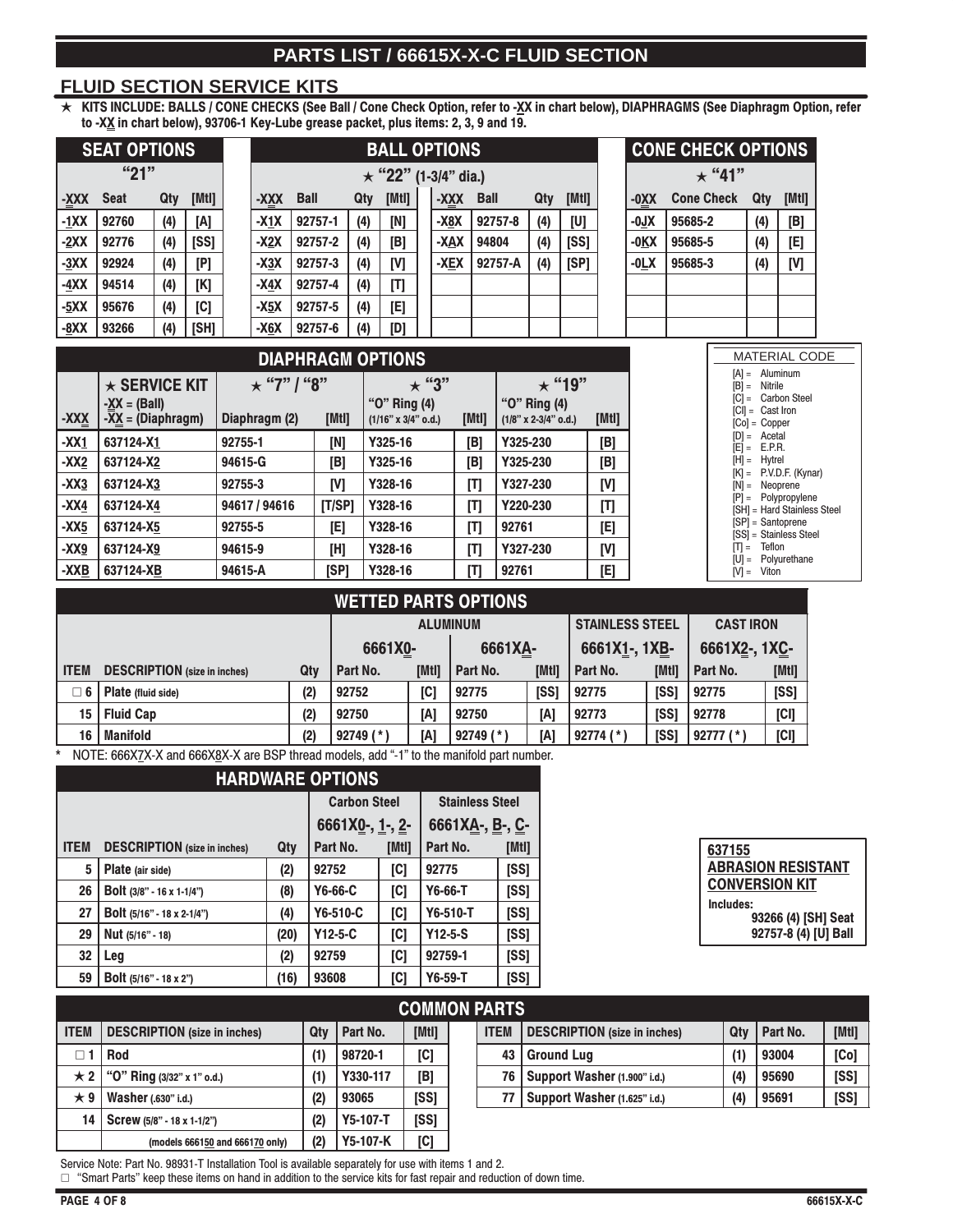## PARTS LIST / 66615X-X-C FLUID SECTION

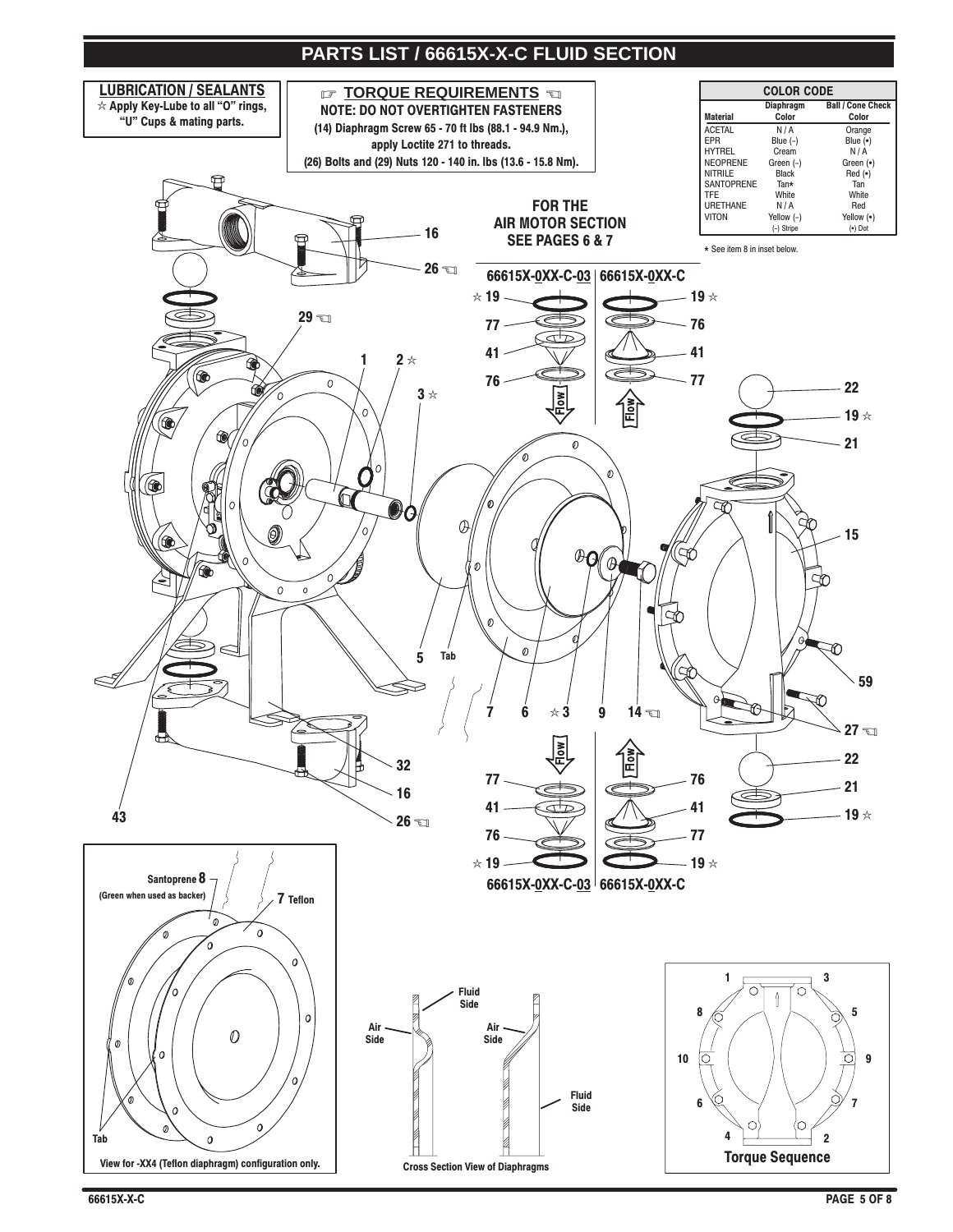## PARTS LIST / 66615X-X-C AIR SECTION

## Indicates parts included in 637118-C Air Section Service Kit.

SERVICE KIT NOTE: Service Kit 637118-C is a general repair kit for all 1" and larger ARO diaphragm pump air motors. It contains extra "O" Rings and extra parts that may not be needed to service this model.

| <b>ITEM</b>   | <b>DESCRIPTION</b> (size in inches)        | Qty | Part No.  | [[Mt]]      |
|---------------|--------------------------------------------|-----|-----------|-------------|
| 101           | Motor Body (66615X, 66617X)                | (1) | 94744     | [A]         |
|               | (66616X, 66618X)                           | (1) | 94742     | [CI]        |
| $-102$        | "O" Ring (1/16" x 1-1/4" o.d.)             | (2) | Y325-24   | [B]         |
| $\square$ 103 | <b>Sleeve</b>                              | (1) | 94528     | [D]         |
| $-104$        | Retaining Ring, TruArc (1-5/32" i.d.)      | (2) | Y145-26   | [C]         |
| 105           | Screw / Wshr (1/4"-20 x 5/8") (-XX0, 1, 2) | (8) | 93860     | [C]         |
|               | Cap Screw (1/4" - 20 x 5/8") (-XXA, B, C)  | (8) | $Y6-42-T$ | <b>ISSI</b> |
| 106           | Lockwasher (1/4") (6661XA, 1XB, 1XC only)  | (7) | Y14-416-T | [SS]        |
| 107           | <b>Plate</b>                               | (2) | 93707-1   | <b>ISSI</b> |
| $-108$        | Gasket (with notch)                        | (1) | 92878     | [B/NY]      |
| $\square$ 109 | <b>Piston</b>                              | (1) | 92011     | [D]         |
| $-110$        | "U" Cup (3/16" x 1-3/8" o.d.)              | (1) | Y186-51   | [B]         |
| $\square$ 111 | Spool<br>(66615X, 66617X)                  | (1) | 92005     | [A]         |
|               | (66616X, 66618X)                           | (1) | 93047     | [C]         |
| $\square$ 112 | Washer (1.557" o.d.)                       | (5) | 92877     | [Z]         |
| $-113$        | "O" Ring (small) (1/8" x 1-1/4" o.d.)      | (5) | Y325-214  | [B]         |
| $-114$        | "O" Ring (large) (3/32" x 1-9/16" o.d.)    | (6) | Y325-126  | [B]         |
| $\Box$ 115    | <b>Spacer</b>                              | (4) | 92876     | [Z]         |

## **AIR MOTOR SECTION SERVICE**

Service is divided into two parts - 1. Pilot Valve, 2. Major Valve. **GENERAL REASSEMBLY NOTES:** 

- Air Motor Section Service is continued from Fluid Section repair.  $\bullet$
- $\bullet$ Inspect and replace old parts with new parts as necessary. Look for deep scratches on metallic surfaces, and nicks or cuts in "O" rings.
- Take precautions to prevent cutting "O" rings upon installation.
- Lubricate "O" rings with Key-Lube.
- $\bullet$ Do not over-tighten fasteners, refer to torque specification block on view.
- Re-torque fasteners following restart.

## PILOT VALVE DISASSEMBLY

- 1. Remove (104) retaining ring.
- Remove (123) screws and (122) "O" rings.  $2.$
- Remove (118) piston rod, (121) sleeve bushing, (119) "O" rings and 3. (120) spacers from the (101) motor body.
- Remove (103) sleeve and (102) "O" rings.  $\overline{4}$

## PILOT VALVE REASSEMBLY

- 1. Replace two (102) "O" rings if worn or damaged and reinstall (103) sleeve.
- 2. Install one of the (121) sleeve bushings, (119) "O" rings, (120) spacers and the remaining (121) bushing.
- 3. Carefully push (118) pilot rod into bushings etc. and retain on each end with the two (122) "O" rings, retain with (123) screws.
- 4. Replace (104) retaining rings.

| <b>ITEM</b>    | <b>DESCRIPTION</b> (size in inches)                                                                                                    | Qty  | Part No.   | [[Mtl] |
|----------------|----------------------------------------------------------------------------------------------------------------------------------------|------|------------|--------|
| $\Box$ 116     | <b>Spacer</b>                                                                                                                          | (1)  | 92006      | [Z]    |
| ~117           | Gasket                                                                                                                                 | (1)  | 92004      | [B/NY] |
| 118            | <b>Pilot Rod</b>                                                                                                                       | (1)  | 93309-2    | [C]    |
| $-119$         | "O" Ring (1/8" x 3/4" o.d.)                                                                                                            | (4)  | 93075      | [U]    |
| 120            | <b>Spacer</b>                                                                                                                          | (3)  | 115959     | [Z]    |
| 121            | <b>Sleeve Bushing</b>                                                                                                                  | (2)  | 98723-2    | [Bz]   |
| $-122$         | "O" Ring (3/32" x 9/16" o.d.)                                                                                                          | (2)  | 94820      | [U]    |
| $-123$         | Screw (#8 - 32 x 3/8")                                                                                                                 | (4)  | Y154-41    | [C]    |
| 126            | Pipe Plug (1/2 - 14 P.T.F. x 17/32")                                                                                                   | (1)  | Y227-5-L   | [C]    |
| 127            | 90° Street Elbow (3/4 - 14 N.P.T.)                                                                                                     | (1)  | Y43-5-C    | [C]    |
| 128            | Pipe Plug (1/8 - 27 P.T.F. x 1/4")                                                                                                     | (1)  | Y227-2-L   | [C]    |
| 195            | Button Head Screw (1/4" - 20 x 1/4")                                                                                                   | (3)  | 94987      | [SS]   |
| 201            | <b>Muffler</b>                                                                                                                         | (1)  | 93139      | [P]    |
| 231            | Pipe Plug (66616X and 66618X only)                                                                                                     | (2)  | $Y17-51-S$ | [SS]   |
| $\sqrt{ }$     | Key-Lube "O" Ring Lubricant                                                                                                            | (1)  | 93706-1    |        |
|                | 10 Pak of Key-Lube                                                                                                                     | (10) | 637175     |        |
| $\overline{r}$ | Service Kits include: Y212-101 (2) Screws (#10 - 32 x 1/4") used on units mf'd be-<br>tween 8/90 and 4/92 to retain the pilot bushing. |      |            |        |

|                                                                                | <b>MATERIAL CODE</b>                                                            |                                                                |
|--------------------------------------------------------------------------------|---------------------------------------------------------------------------------|----------------------------------------------------------------|
| $[A] =$ Aluminum<br>$IB1 =$ Nitrile<br>$[Bz] =$ Bronze<br>$ C  =$ Carbon Steel | $ CI  =$ Cast Iron<br>$[D] = Acctal$<br>$[NY] = Nylon$<br>$[P] = Polypropylene$ | [SS] = Stainless Steel<br>$[U] =$ Polyurethane<br>$[Z] = Zinc$ |

## **MAJOR VALVE DISASSEMBLY**

- 1. Remove (107) plate (or leg depending on model), (108 and 117) gaskets.
- 2. On the side opposite the air inlet, push on the inner diameter of (111) spool. This will force the (109) piston out. Continue pushing the (111) spool and remove. Check for scratches and gouges.
- 3. Reach into the air section (exhaust side) and remove (116) spacer, (115) spacers, (113) "O" rings, (114) "O" rings, (112) washers, etc. Check for damaged "O" rings.

## **MAJOR VALVE REASSEMBLY**

- 1. Replace (112) washer, (114) "O" ring and (113) "O" ring onto (115) spacer and insert etc. NOTE: Be careful to orient spacer legs away from blocking in-
- ternal ports. 2. Lubricate and carefully insert (111) spool.
- 3. Install (117) gasket and (107).
- Lubricate and install (110) packing cup and insert (109) piston into 4 (air inlet side) cavity, the (110) packing cup lips should point outward.
- Install (108) gasket and replace (107). 5.

□ "Smart Parts" Keep these items on hand in addition to the service kits for fast repair and reduction of down time.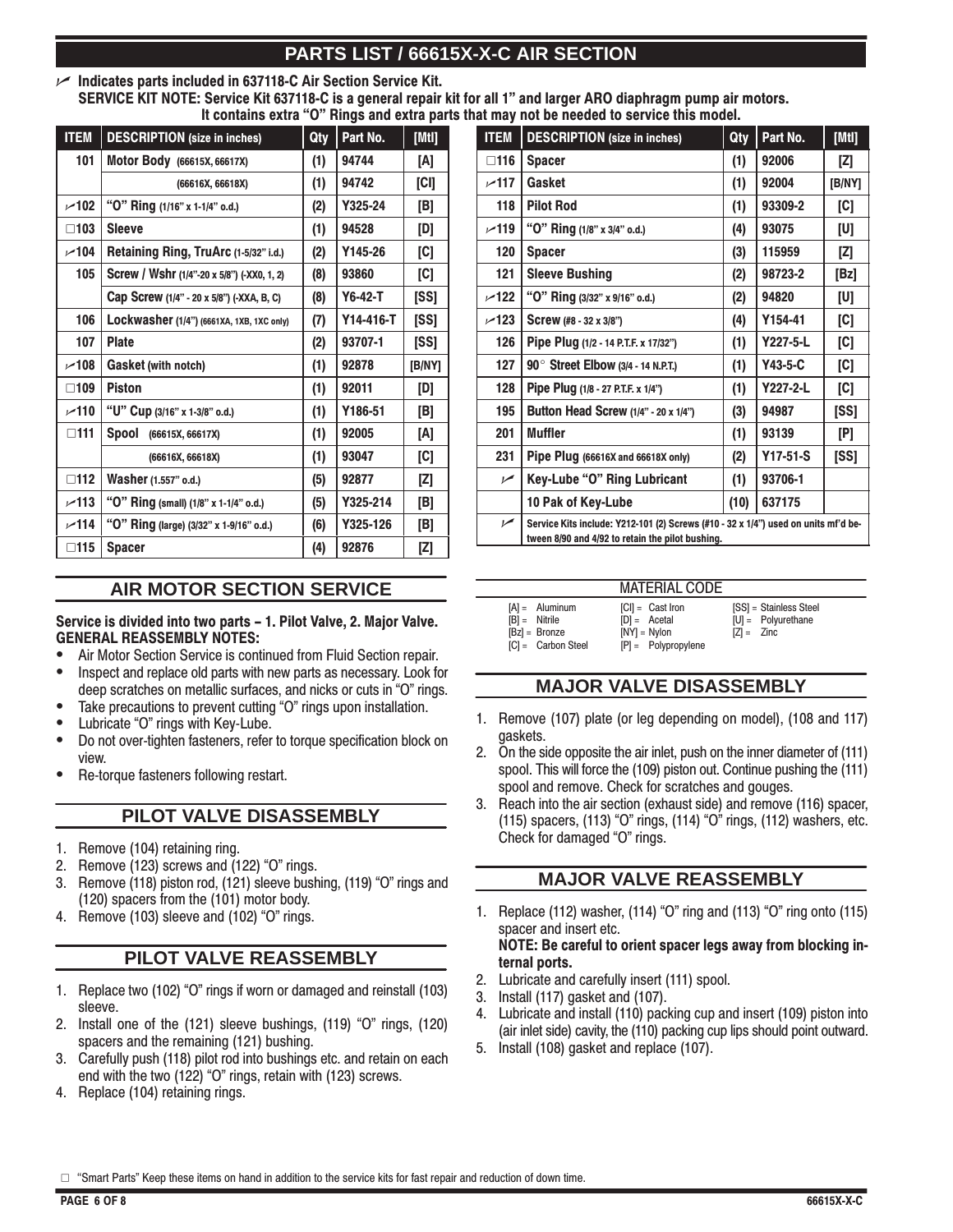## PARTS LIST / 66615X-X-C AIR SECTION